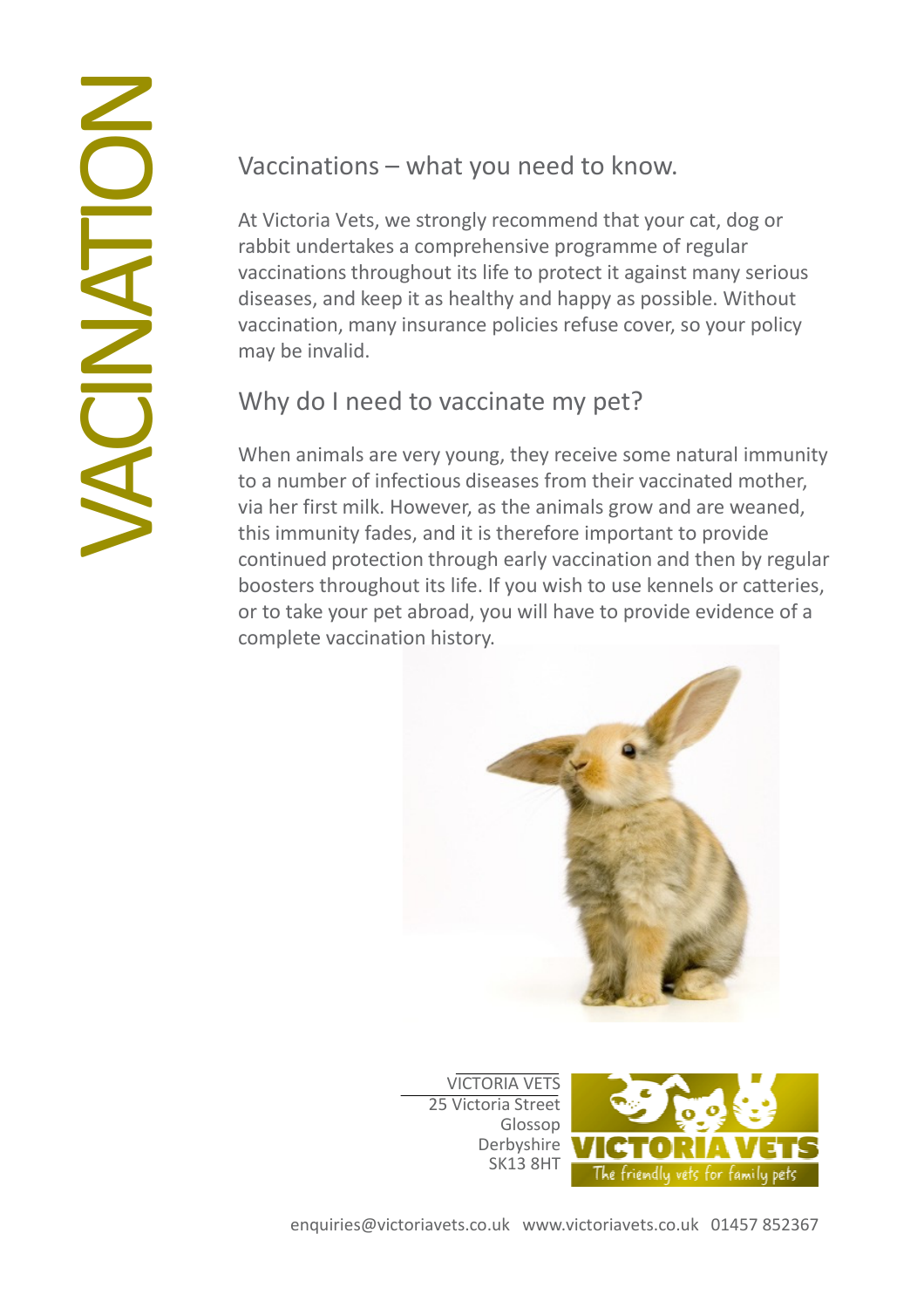# **UACI** Z **NOLL**

# What diseases do we vaccinate against?

#### **Cats**

Cat flu (Feline Upper Respiratory Tract Disease). This condition is still common in the UK and can be very serious for infected cats, especially kittens and senior cats.

Cat Parvo / Infectious Enteritis. Often fatal, this awful disease is now relatively rare thanks to widespread vaccination. Feline Leukaemia. This serious viral disease suppresses the cat's immune system, causing secondary infections and tumours. Rabies. This fatal disease is thankfully not present in the UK. If you wish to take your cat abroad, you must vaccinate against rabies.

## Dogs

Distemper. This serious respiratory disease is related to the measles virus in humans and without protection from vaccination, as many as one in five dogs that catch the disease will die. Parvovirus. This nasty infection attacks the gut and suppresses the immune system.